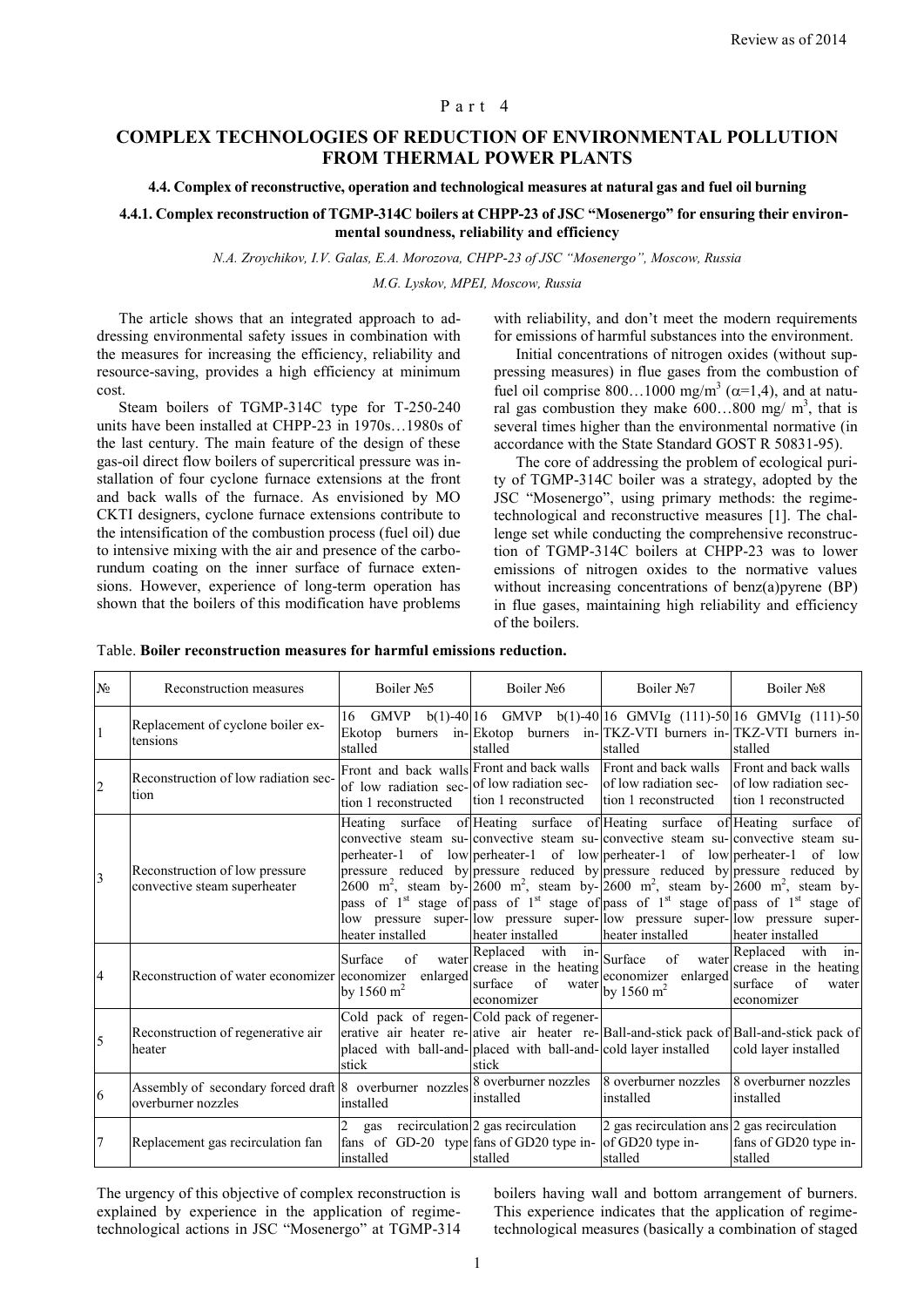fuel combustion with flue gas recirculation into the combustion zone) without reconstruction of burners it's possible to reach normalized values of  $NO<sub>x</sub>$  concentrations when combusting natural gas, and (with some reservations) fuel oil. However, it raises a number of accompanying problems: increasing the concentration of benz(a)pyrene (almost proportional to  $C_{N(x)}$  reduction), decline in reliability of boiler operation due to increased proportions of flue gas recirculation at loads close to nominal, leading to an increase in temperature of secondary steam, declined in operational reliability of furnace walls due to formation of aggressive gases at the wall zones of the furnace, boiler efficiency reduction due to the increase in temperature of flue gases, problems with draft and blast and limitations of boiler load, etc. Therefore, 1<sup>st</sup> stage of the program on complex reconstruction of TGMP-314C boilers (boilers № 5 and №6) provided replacement of cyclone burner extensions with wall direct-flow and swirl GMPV b(I)-40 Ekotop burners of tangential configuration with the arrangement of the two-vortex aerodynamic configuration in the combustion chamber (Fig.1).



Angles of setting the burners - 19°, 37°

Fig.1. A**rrangement of overburner nozzles with wall direct-flow and swirl GMPV b(I)-40 Ekotop burners:** 1) direct-flow and swirl burners (16 pcs), 2) overburner nozzles (8 pcs).

Dual-swirl aerodynamic configuration represents two swirls in each half of the furnace: swirl of the air-fuel mixture and swirl of the secondary air, rotating counter.

The second stage (boilers №7 and №8) of research program provided the replacement of cyclone furnace extensions with low toxic GMVI g (III) -50 TKZ-VTI burners (Fig.2). There have been reconstructed the front and back sides of low radiation sections-1 of all boilers, as well as the heating surfaces of convective steam superheater-1 of low pressure, water economizer and regenerative air heater. Measures on reconstruction of the heating surfaces of TGMP 314C boiler at CHPP-23 are presented in table. It should be noted that the index "C" in the boiler marking after replacing the cyclone furnace extensions with wall burners is conditional.

The table shows that the complex reconstruction of the boiler heating surfaces was aimed at prevention of negative impact of regime-technological  $DeNO<sub>x</sub>$  measures on the reliability and efficiency of boiler operation.

The studies conducted at TGMP-314C boilers had a complex character as well: there have been investigated the influence of reconstructive, regime and technological measures on emissions of nitrogen oxides, carbon monoxide and benz(a)pyrene in the working range of loads and modes, as well as a comprehensive study of the impact of these measures on reliability and efficiency of boiler operation, including the measurements of the heat flux density on screens of the combustion chamber, temperature regime of tubes of heating surfaces, investigation of the operation of the reconstructed boilers working on sliding pressure.

The main results of studies relating to nitrogen oxides, obtained at the first stage of reconstruction (boilers № 5 and 6), are shown in Fig.3. From this figure follows that normalized values of  $NO<sub>x</sub>$  concentrations of 125 mg/m<sup>3</sup> are achieved when combusting natural gas in combination with the staged combustion ( $\beta$ =16%) and recirculation of flue gases (r=11-12), i.e. in case one gas recirculation fan is operating. It's characteristic, that the initial  $NO<sub>x</sub>$  concentration only but to installation of new burners (without secondary draft and recirculation) at a load close to the nominal one, was about  $320 \text{ mg/m}^3$ , which is significantly lower than at TGMP-314 boilers with wall swirl and bottom burners. Secondary blowing reduces the concentration of nitrogen oxides by 40% at a load close to the nominal, and operation of one gas recirculation fan at full load causes an additional reduction of almost two-fold. As a result, the level  $NO<sub>x</sub>$  concentration at the rated load, and optimum excess air  $(\alpha_{\text{we}}=1,09)$  made 95...100 mg/m<sup>3</sup> (hereinafter concentration of nitrogen oxides is converted to the standard excess air  $\alpha=1,4$ ). In case of unfavourable weather conditions, it is possible to reduce the concentration of nitrogen oxides to a level of  $75...80$  mg/m<sup>3</sup> by switching on the second gas recirculation fan.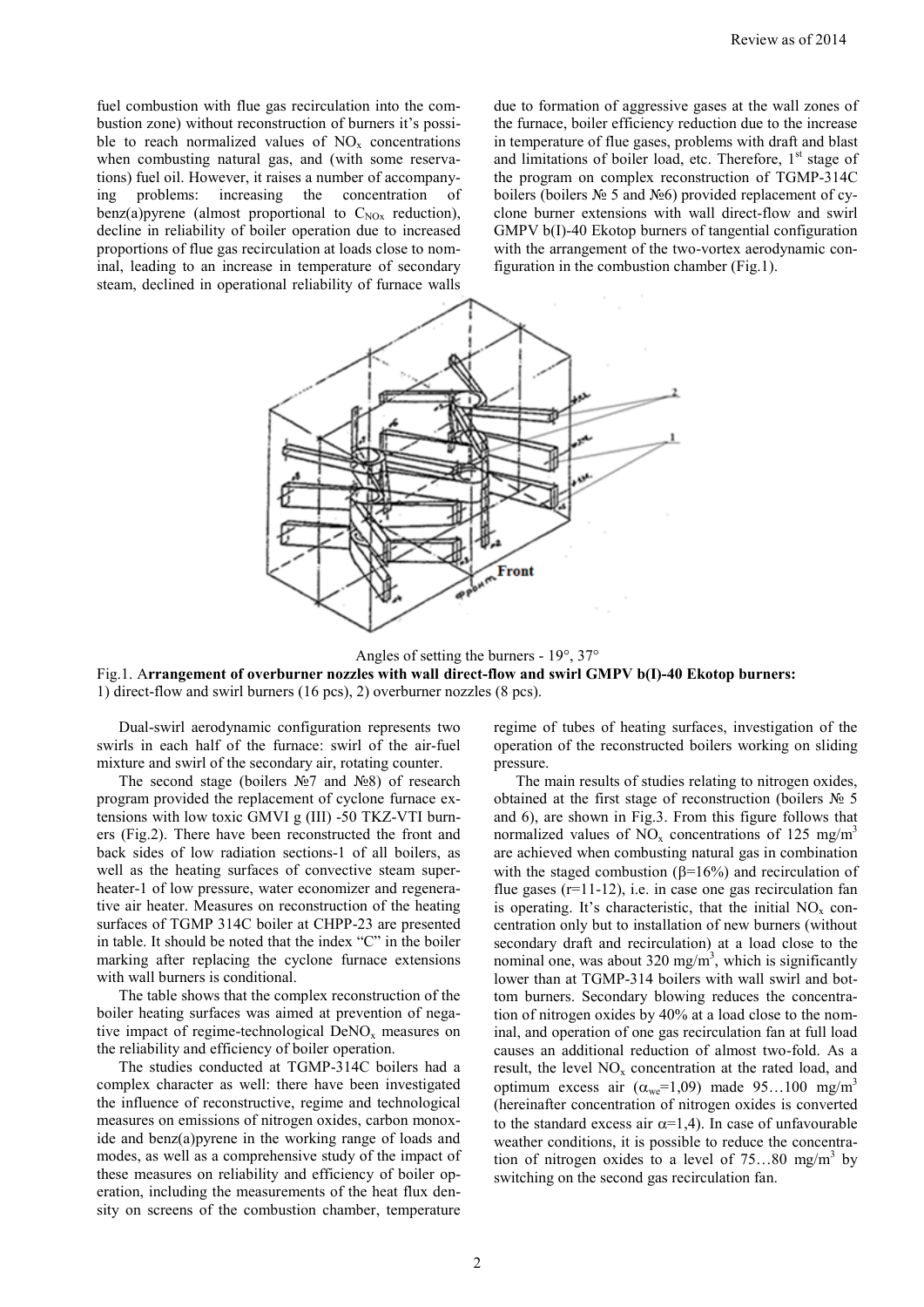

## **Fig.3. Cross-section of low toxic GMVI g(III)-50 TKZ-VTI burners**

| 1- central gas supply       | $-30%$  |
|-----------------------------|---------|
| 2- peripheral gas supply    | $-70%$  |
| 3- central air supply       | $-18%$  |
| 4- intermediate air supply  | $-32%$  |
| 5- peripheral air supply    | $-50\%$ |
| 6- recirculation gas supply |         |

Труба для установки форсунки - Pipe for installing the nozzles

Труба для установки запальника - Pipe for installing the igniter



Fig.3. **The results of NOx concentration obtained after the first stage of reconstruction of boilers №№5,6:** 1- boiler №5, r=0 – gas recirculation fan is off, 2- boiler №5, r=12% -1 gas recirculation fan is on, 3- boiler №6, r=0 – gas recirculation fan is off, 4- boiler №6, r=12% -1 gas recirculation fan is on.

At burning fuel oil the specified combination of regime measures also allows to reduce  $NO<sub>x</sub>$  concentration in flue gases up to the normative  $-250$  mg/m<sup>3</sup>. Study haven't revealed any negative effect of regime measures on reliable operation of the boiler heating surfaces (№5 and №6) in the adjusting load range  $(0.6-1.0)D_N$ . Taking into account that the actual boiler load rarely exceeds 900 t/h, the necessary percentage of recirculation varies between 7 and 9%. This combined with measures on reconstruction of the convective steam superheater of low pressure (steam bypass beside the first stage of convective low pressure superheater and injections between stages of convective low pressure superheater after the bypass) almost removes the problems associated with the work of the secondary superheater. It was established that combustion of fuel oil hasn't excluded a risk of corrosion of hazardous  $H_2S$  concentrations. Therefore, at oil combustion one should not use for a long time the regimes with completely open nozzles of secondary blast and even one working gas recirculation fan at loads close to the nominal. Economic parameters of operation of the boilers were also saved on a high (design) level: gross efficiency of boilers at the rated load estimated as 93.45% and 93.52% when combusting natural gas with gas recirculation fan or without it, correspondingly. Thus, arrangement of directflow vortex burners, applied at the first stage of the complex reconstruction of TGMP-314C boilers in combination with the staged combustion and flue gas recirculation was quite satisfactory with regard to limitation of  $NO<sub>x</sub>$ emissions at natural gas combustion.

The problem of reducing emissions resulted from gas and fuel oil combustion has been solved, to a large extent,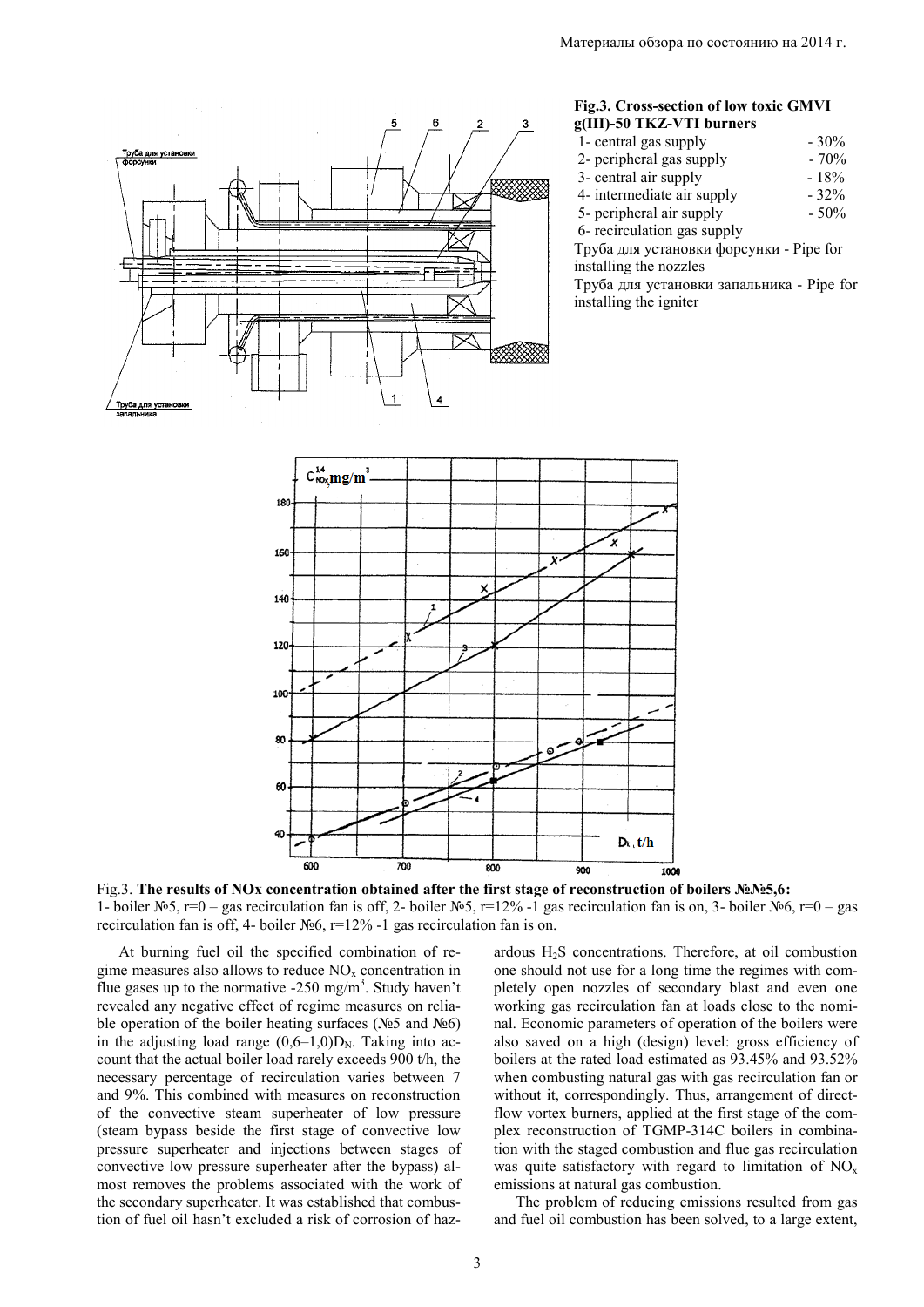at the second stage of reconstruction of TGMP-314C boilers № 7 and №8, equipped with low-emission TKZ-VTI burners. With regard to its working process, the burner refers to the combined type, as it combines several principles (processes) which lead to decrease in the intensity of the  $NO<sub>x</sub>$  generation during fuel combustion. TKZ BTU burner combines the processes of non-stoichiometric combustion, stage burning and screen injection of recirculation gases. Combination of these processes at the initial section of the flame produced two zones of fuel combustion: oxidation and reduction. Gas combustion occurs in the axial zone with local excess air of about 1,0 or a little bit higher. A reducing environment is formed in the peripheral area where excess air is substantially less than 1,0. In the peripheral zone the gas is firstly injected in the gas recirculation flow, and then mixed with the peripheral air flow. Mixing of two portions of the flame occurs at some distance from the edge of the burner after burning the main quantity of gas supplied to the central and middle parts of the burner. In addition to that, in the boiler furnace the use of a principle of staged fuel combustion by supplying part of air to the overburner nozzles is provided. At fuel oil burning the flame structure is different and more complex, but studies have shown that the effects of non-stoichiometric staged combustion adequately appear at oil combustion as well. Studies conducted at the boilers №7 and №8 at CHPP-23 showed that the approach used in designing a new burner, led to a sharp improvement of the environmental performance of boilers. Later on it will be shown that this appeared not only in terms of suppressing  $NO<sub>x</sub>$  formation, but also with regard to the effectiveness of fuel combustion and significant reduction of benz(a)pyrene formation when burning natural gas and fuel oil.



Fig.4. **The results obtained at the boilers №№5 and 8 and their effect on benz(a)pyrene emissions.**

As a result of industrial tests conducted at boiler №7 it was found that at loadings close to nominal, only due to constructive solutions TKZ-VTI burner ensured a decrease in  $NO_x$  emissions to a level of 307 mg/m<sup>3</sup> in case of natural gas combustion and to 407 mg/m<sup>3</sup> at fuel oil combustion, which is about three times lower than in case the burners of TKZ, HF CKB-VTI, bottom ones and cyclone furnace extensions are set. There was carried out a series of experiments to find the optimal operation mode for low-emission TKZ-VTI burners in combination with the air supply to the overburner nozzles and flue gas recirculation. In case of natural gas burning, at loads close to nominal  $(0,9D_{nom})$  and secondary blast in operation ( $\beta$ =32%), at flue gas recirculation r=6% and excess air in the performance mode  $\alpha$ <sup>"</sup><sub>we</sub>=1,09, concentration of nitrogen oxides maintained at the level of 90...100 mg/m<sup>3</sup>. In case of fuel oil burning at D=0,9D<sub>nom</sub>,  $\beta$ =5%, r=0,17 and  $\alpha$ <sup>"</sup>" we<sup>=1,09</sup> concentration of nitrogen oxides was  $200^{\circ}$ mg/m<sup>3</sup>, which is also significantly lower than the normative one. Thus, the use of TKZ-VTI burner in combination with staged combustion allows to reduce  $NO<sub>x</sub>$ concentration up to the normative values at much lower part of recirculated flue gases, which alleviates the problem associated with reliability and efficiency of the boiler. This combined with the measures for complex reconstruction of boilers almost completely solved these problems and to maintained high reliability and efficiency operation of the boilers. But the most important result of using TKZ-VTI burners was non-increase in BP concentration in modes where technological methods aimed at  $NO<sub>x</sub>$  suppression have been applied.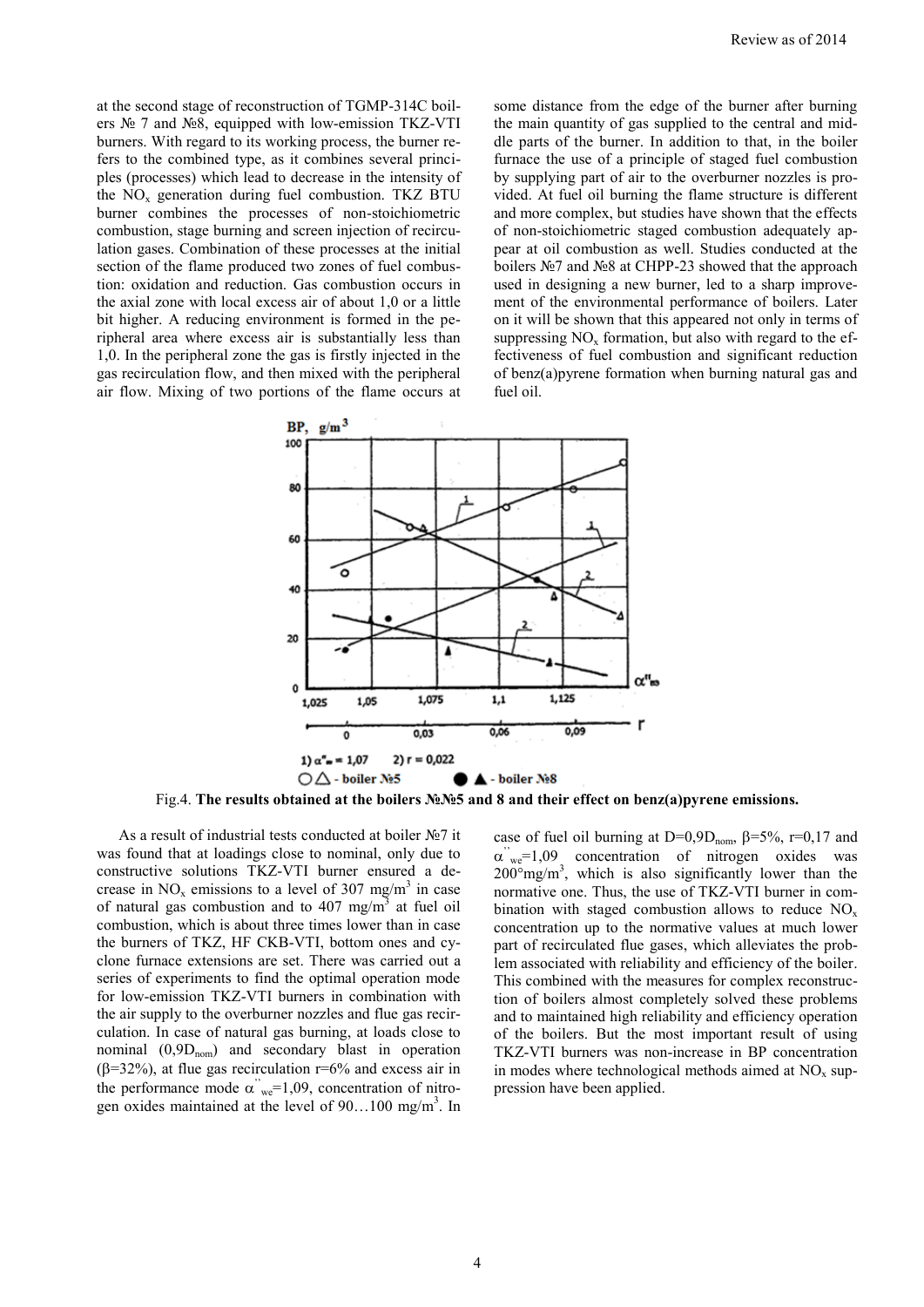

Fig. 5. **Influence of measures applied at TGMP-314C boiler on BP and NO<sup>x</sup> emissions.**

From the data presented in Fig. 5 follows that the usual type of BP concentrations - excess air and BP concentrations - flue gas recirculation relationships has changed. Such types of BP concentration - excess air and BP concentration - flue gas recirculation relationships were observed in case of gas and fuel oil burning. Another unusual result was that the original BP concentration (without staged combustion and recirculation) at oil combustion was lower than at gas burning: 89  $g/m<sup>3</sup>$  and 140  $g/m<sup>3</sup>$ , accordingly. The latter can be explained by the fact, that fuel oil used in our study had a moisture content of about 10% and was treated in the emulsifier. In studies [2, 3] the authors wrote about the positive influence of oil emulsifying on reduction of BP formation intensity. A similar result was obtained in this study. As for BP concentrations - excess air and BP concentrations - flue gas recirculation relationships, here, apparently, all is explained by the peculiarities of mixture formation and combustion process, implemented by low-emission burner. Here could be also noted that CO concentration in the flue gases in all the investigated regimes was significantly below the limit. Fig. 6 shows the comparative level of  $NO<sub>x</sub>$  and BP concentrations in flue gases from TGMP-314 boilers. It is seen that the best environmental performance have the boilers, equipped with low-emission TKZ-VTI burners.



Fig.6. **Comparative level of NO<sup>x</sup> and BP concentrations in flue gases from TGMP-314 boilers.** 1 - HF CKB-VTI burners; 2 - bottom burners; 3 – with cyclone furnace extensions; 4 – TKZ-VTI burners boiler №7

#### **CONCLUSIONS**

1. The results obtained at TGMP-314C №7 and 8 boilers (at the  $2<sup>nd</sup>$  stage of the work), confirmed the correctness of the chosen concept to ensure environmental cleanliness, reliability and efficiency of boilers working on supercritical pressure, by the complex reconstruction of burners with the installation low-emission burners and reconstruction of a number of heating surfaces (low radiation section, convective steam superheater of low pressure, water economizer, gas recirculation fan), in combination with the technological regime methods of suppressing the formation of harmful substances.

2. Taking environmental measures at boilers of CHPP-23 JSC "Mosenergo" resulted in sharp reduction of emissions of harmful substances into the atmosphere. So, in flue